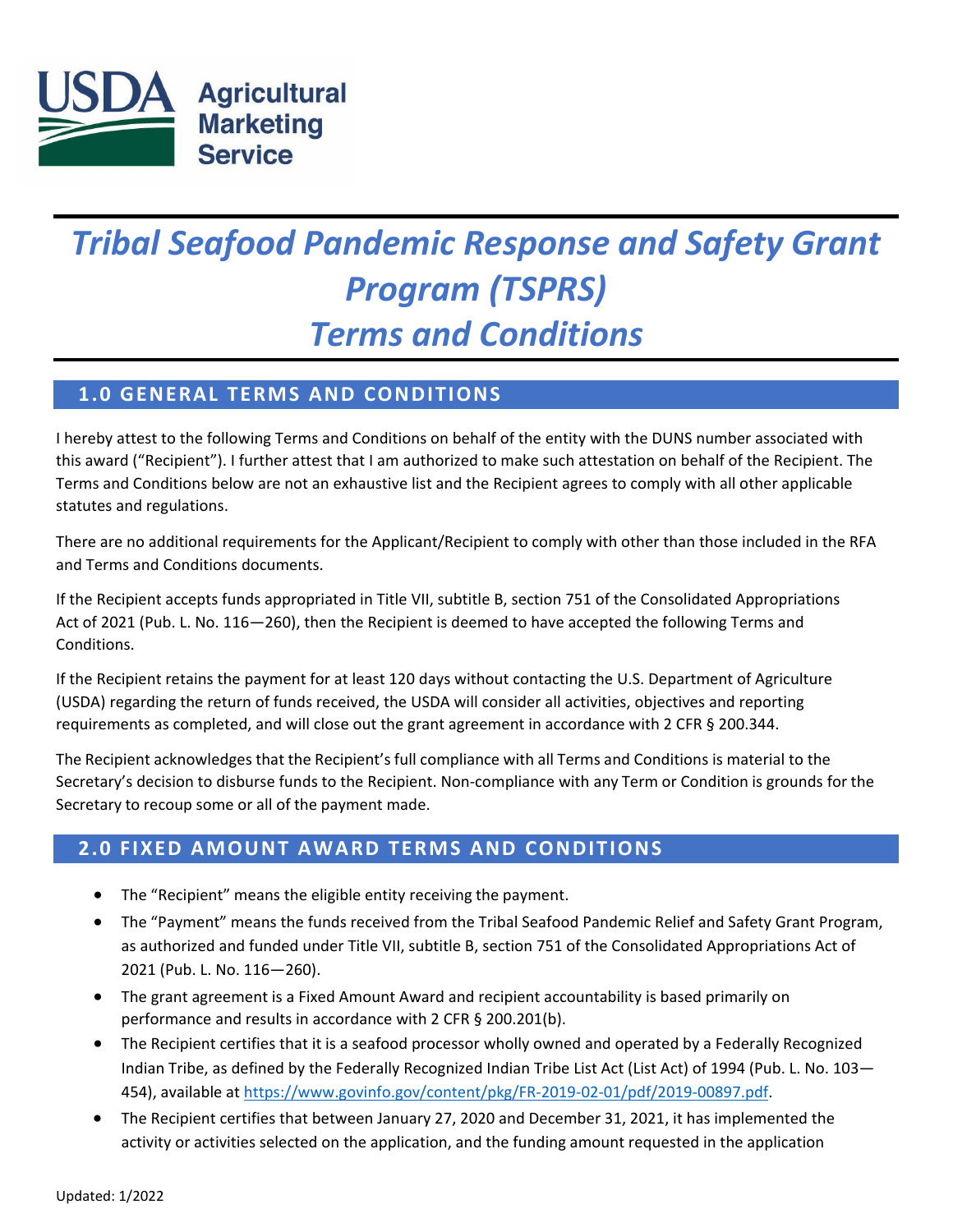reflects the fair market value of the goods and services associated with the selected activity or activities and the corresponding outcome(s).

- The Recipient shall retain receipts and other supporting documents related to the cost of the goods and services needed to achieve the outcomes identified in the TSPRS application and in accordance with 2 CFR § 200.334.
- The Recipient shall submit copies of records and cost documentation upon the request of the Secretary and in accordance with 2 CFR § 200.337.
- The Recipient agrees to fully cooperate in all audits the Secretary, Inspector General, or Pandemic Response Accountability Committee conducts to ensure compliance with these Terms and Conditions.
- The Recipient certifies that the Payment will only be used to cover the costs associated with the activities and outcomes identified in the recipient application.
- The Recipient certifies that it will not use the Payment to cover costs that have been reimbursed from other sources or that other sources are obligated to reimburse.
- The Recipient shall submit reports as the Secretary determines are needed to ensure compliance with conditions that are imposed on this Payment, and such reports shall be in such form, with such content, as specified by the Secretary in future program instructions directed to all Recipients.
- The Recipient consents to the USDA publicly disclosing the Payment that Recipient may receive.
- The Recipient acknowledges that such disclosure may allow some third parties to estimate the Recipient's gross receipts or sales, program service revenue, or other equivalent information.
- The Recipient certifies that all information it provides as part of any application for the Payment, as well as all information and reports relating to the Payment that it provides in the future at the request of the Secretary or Inspector General, are true, accurate and complete, to the best of its knowledge.
- The Recipient acknowledges that any deliberate omission, misrepresentation, or falsification of any information contained in this Payment application or future reports may be punishable by criminal, civil, or administrative penalties, including but not limited to the imposition of fines, civil damages, and/or imprisonment.
- The Recipient shall maintain appropriate records and cost documentation including, as applicable, documentation described in 2 CFR § 200.302 – Financial management and other information required by future program instructions to substantiate the reimbursement of costs under this award.
- The Recipient must use Federal funds in a responsible manner and apply adequate internal controls and cash management practices consistent with the requirements outlined in 2 CFR § 200.303.

# **3.0 ALLOWABLE OUTCOMES AND ACTIVITIES**

### **Outcomes and Activities Funded by TSPRS**

#### **Implement workplace safety measures to protect workers against COVID-19**

- Provide personal protective equipment, thermometers, cleaning supplies, sanitizer, or hand washing stations
- Installation and purchase of air filters or new signage

#### **Implement market pivots to protect workers against COVID–19**

- Develop and implement online sales platforms and associated costs (online platform development and fees, online marketing, credit card processing fees)
- Use online or print materials to communicate market pivots
- Transition from restaurant or food service to retail markets, including costs associated with shifting from fresh to frozen products (building cold storage, purchasing new packaging, or implementing new distribution methods)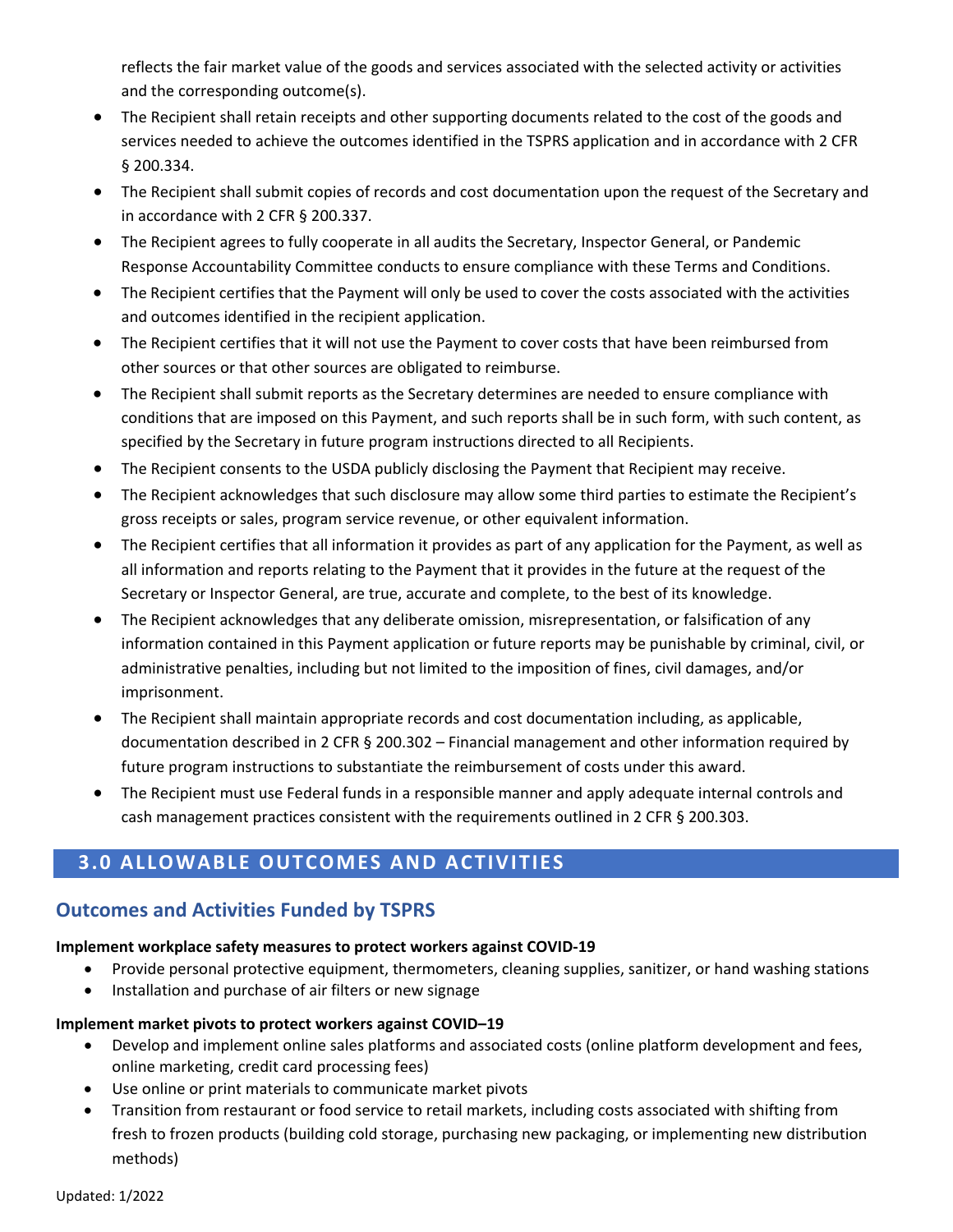#### **Retrofit Facilities for Worker and Consumer Safety to protect against COVID–19**

- Installation and purchase protective barriers made of plexiglass or plastic sheeting, walk up windows, heat lamps/heaters, fans, tents, propane, weights, tables, chairs and lighting
- Installation of new production or processing equipment required to increase social distancing

#### **Provide additional transportation options to maintain social distancing and worker and consumer safety to protect against COVID-19**

- Secure additional transportation services for workers
- Offer new delivery routes or distribution services

#### **Provide worker housing that protects workers against COVID-19**

• Secure additional housing resources/services to maintain social distancing or to allow for mandatory quarantining of newly-arrived seasonal employees, or isolation of exposed employees

#### **Provide health services to protect workers against COVID-19**

• Offer or enable vaccinations, testing, or healthcare treatment of infected employees, including any paid leave due to COVID-19 infection.

The Recipient is required to comply with the provisions listed below, and the Recipient acknowledges and agrees to this requirement.

# **4.0 APPLICABLE STATUTORY PROVISIONS**

2 CFR [part](https://ecfr.federalregister.gov/current/title-2/subtitle-A/chapter-I/part-25) 25 – *System for Award Management and Universal Identifier Requirements*

[7 CFR part 170](https://ecfr.federalregister.gov/current/title-2/subtitle-A/chapter-I/part-170) – *Reporting Subaward and Executive Compensation Information*

2 CFR [part](https://ecfr.federalregister.gov/current/title-2/subtitle-A/chapter-I/part-175) 175 – *Award Term for Trafficking in Persons*

2 CFR [parts](https://ecfr.federalregister.gov/current/title-2/subtitle-A/chapter-I/part-180) 180 and [417](https://ecfr.federalregister.gov/current/title-2/subtitle-B/chapter-IV/part-417) – *OMB Guidelines to Agencies on Government-Wide Debarment and Suspension*

*(Nonprocurement)* and *USDA Nonprocurement Debarment and Suspension*

2 CFR [part](https://ecfr.federalregister.gov/current/title-2/subtitle-A/chapter-I/part-182) 182 – *Governmentwide Requirements for Drug-Free Workplace (Financial Assistance)*

*2 CFR § 200.216 – Prohibition on certain telecommunications and video surveillance services or equipment.*

2 CFR [part](https://ecfr.federalregister.gov/current/title-2/subtitle-A/chapter-II/part-200) 200 – *Uniform Administrative Requirements, Cost Principles, and Audit Requirementsfor Federal Awards*

2 CFR [part](https://ecfr.federalregister.gov/current/title-2/subtitle-B/chapter-IV/part-400) 400 – *Uniform Administrative Requirements, Cost Principles, and Audit Requirementsfor Federal Awards*

2 CFR [part](https://ecfr.federalregister.gov/current/title-2/subtitle-B/chapter-IV/part-415) 415 – *General Program Administrative Regulations*

2 CFR [part](https://ecfr.federalregister.gov/current/title-2/subtitle-B/chapter-IV/part-416) 416 –*General Program Administrative Requirementsfor Grants and Cooperative Agreementsto State and Local Governments*

2 CFR [part](https://ecfr.federalregister.gov/current/title-2/subtitle-B/chapter-IV/part-418) 418 – *New Restrictions on Lobbying*

2 CFR [part](https://ecfr.federalregister.gov/current/title-2/subtitle-B/chapter-IV/part-421) 421 – *Requirementsfor Drug-Free Workplace (Financial Assistance)*

7 CFR part [1,subpart](https://ecfr.federalregister.gov/current/title-7/subtitle-A/part-1#subpart-A) A – *Official Records(Freedom of Information Act)*

7 CFR [part](https://ecfr.federalregister.gov/current/title-7/subtitle-A/part-1b) 1(b) – *National Environmental Policy Act*

7 CFR [part](https://ecfr.federalregister.gov/current/title-7/subtitle-A/part-3) 3 – *Debt Management (OMB Circular No. A-129)*

7 CFR part 15, [subpart](https://ecfr.federalregister.gov/current/title-7/subtitle-A/part-15) A – *Nondiscrimination in Federally-Assisted Programs of the Department of Agriculture—Effectuation of Title VI of the Civil Rights Act of 1964*

7 CFR [part](https://ecfr.federalregister.gov/current/title-7/subtitle-B/chapter-III/part-331) 331 and 9 CFR [part](https://ecfr.federalregister.gov/current/title-9/chapter-I/subchapter-E/part-121) 121—USDA implementation of the *Agricultural Bioterrorism Protection Act of 2002*

37 CFR [part](https://ecfr.federalregister.gov/current/title-37/chapter-IV/part-401) 401 – *Rights to Inventions made by Nonprofit Organizations and Small Business Firms under Government Grants, Contracts, and Cooperative Agreements*

41 CFR §§ 301-10.131 to [301-10.143](https://ecfr.federalregister.gov/current/title-41/subtitle-F/chapter-301) – *Use of United States Flag Air Carriers*, which implementsthe *Fly America Act* (49 U.S.C. 40118). Formore information see [http://www.gsa.gov/portal/content/103191.](http://www.gsa.gov/portal/content/103191)

48 CFR [subpart](https://ecfr.federalregister.gov/current/title-48/chapter-1/subchapter-E) 31.2 – *Contracts with Commercial Organizations*

8 U.S.C. § [1324a](https://www.gpo.gov/fdsys/pkg/USCODE-2011-title8/pdf/USCODE-2011-title8-chap12-subchapII-partVIII-sec1324a.pdf) – *Unlawful employment of aliens*

29 [U.S.C.](https://www.gpo.gov/fdsys/granule/USCODE-2011-title29/USCODE-2011-title29-chap16-subchapV-sec794) § 794 – *Nondiscrimination under Federal grants and programs*